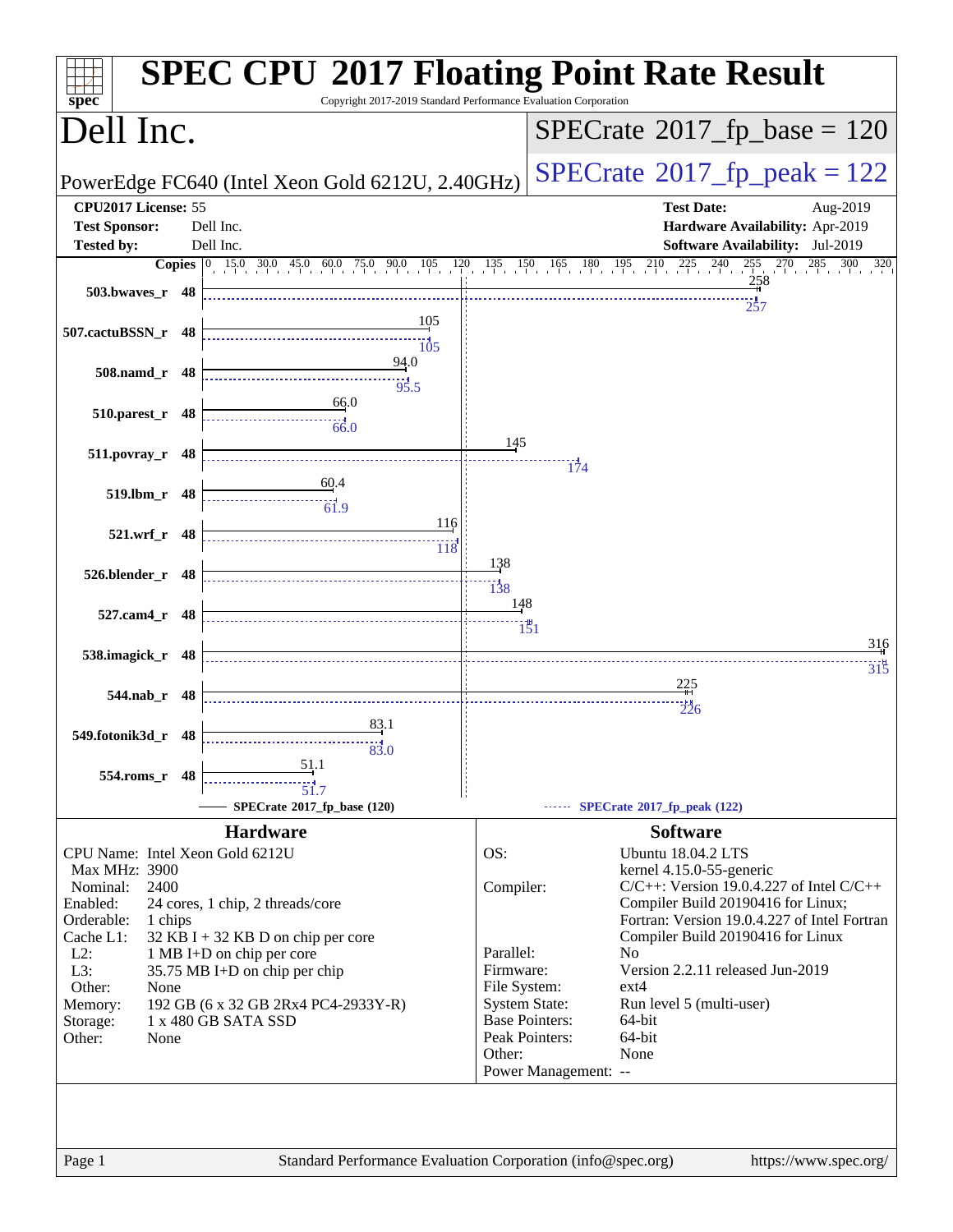| <b>SPEC CPU®2017 Floating Point Rate Result</b><br>ĦТ<br>Copyright 2017-2019 Standard Performance Evaluation Corporation<br>spec <sup>®</sup>                                                                                                                                                |                                                                                    |                |              |                               |       |                                                                                                          |       |               |                |                                            |                               |              |                                        |              |
|----------------------------------------------------------------------------------------------------------------------------------------------------------------------------------------------------------------------------------------------------------------------------------------------|------------------------------------------------------------------------------------|----------------|--------------|-------------------------------|-------|----------------------------------------------------------------------------------------------------------|-------|---------------|----------------|--------------------------------------------|-------------------------------|--------------|----------------------------------------|--------------|
| Dell Inc.                                                                                                                                                                                                                                                                                    |                                                                                    |                |              |                               |       |                                                                                                          |       |               |                | $SPECrate$ <sup>®</sup> 2017_fp_base = 120 |                               |              |                                        |              |
|                                                                                                                                                                                                                                                                                              | $SPECTate@2017_fp\_peak = 122$<br>PowerEdge FC640 (Intel Xeon Gold 6212U, 2.40GHz) |                |              |                               |       |                                                                                                          |       |               |                |                                            |                               |              |                                        |              |
| CPU2017 License: 55                                                                                                                                                                                                                                                                          |                                                                                    |                |              |                               |       |                                                                                                          |       |               |                |                                            | <b>Test Date:</b>             |              | Aug-2019                               |              |
| <b>Test Sponsor:</b>                                                                                                                                                                                                                                                                         | Dell Inc.                                                                          |                |              |                               |       |                                                                                                          |       |               |                |                                            |                               |              | Hardware Availability: Apr-2019        |              |
| <b>Tested by:</b>                                                                                                                                                                                                                                                                            | Dell Inc.                                                                          |                |              |                               |       |                                                                                                          |       |               |                |                                            |                               |              | <b>Software Availability:</b> Jul-2019 |              |
|                                                                                                                                                                                                                                                                                              |                                                                                    |                |              |                               |       |                                                                                                          |       |               |                |                                            |                               |              |                                        |              |
|                                                                                                                                                                                                                                                                                              |                                                                                    |                |              |                               |       | <b>Results Table</b>                                                                                     |       |               |                |                                            |                               |              |                                        |              |
| <b>Benchmark</b>                                                                                                                                                                                                                                                                             | <b>Copies</b>                                                                      | <b>Seconds</b> | <b>Ratio</b> | <b>Base</b><br><b>Seconds</b> | Ratio | <b>Seconds</b>                                                                                           | Ratio | <b>Copies</b> | <b>Seconds</b> | <b>Ratio</b>                               | <b>Peak</b><br><b>Seconds</b> | <b>Ratio</b> | <b>Seconds</b>                         | <b>Ratio</b> |
| 503.bwaves_r                                                                                                                                                                                                                                                                                 | 48                                                                                 | 1874           | 257          | 1862                          | 258   | 1864                                                                                                     | 258   | 48            | 1875           | 257                                        | 1879                          | 256          | 1872                                   | 257          |
| 507.cactuBSSN_r                                                                                                                                                                                                                                                                              | 48                                                                                 | 579            | 105          | 579                           | 105   | 579                                                                                                      | 105   | 48            | 578            | <b>105</b>                                 | 579                           | 105          | 577                                    | 105          |
| 508.namd r                                                                                                                                                                                                                                                                                   | 48                                                                                 | 486            | 93.8         | 485                           | 94.0  | 484                                                                                                      | 94.3  | 48            | 477            | 95.6                                       | 479                           | 95.2         | 478                                    | 95.5         |
| 510.parest_r                                                                                                                                                                                                                                                                                 | 48                                                                                 | 1903           | 66.0         | 1902                          | 66.0  | 1901                                                                                                     | 66.0  | 48            | 1909           | 65.8                                       | 1901                          | 66.1         | 1903                                   | 66.0         |
| 511.povray_r                                                                                                                                                                                                                                                                                 | 48                                                                                 | 772            | 145          | 772                           | 145   | 773                                                                                                      | 145   | 48            | 643            | 174                                        | 644                           | 174          | 645                                    | 174          |
| 519.lbm r                                                                                                                                                                                                                                                                                    | 48                                                                                 | 837            | 60.4         | 836                           | 60.5  | 837                                                                                                      | 60.4  | 48            | 817            | 61.9                                       | 818                           | 61.9         | 817                                    | 61.9         |
| $521.wrf_r$                                                                                                                                                                                                                                                                                  | 48                                                                                 | 926            | 116          | 927                           | 116   | 925                                                                                                      | 116   | 48            | 909            | 118                                        | 911                           | 118          | 909                                    | <b>118</b>   |
| 526.blender_r                                                                                                                                                                                                                                                                                | 48                                                                                 | 530            | 138          | 531                           | 138   | 530                                                                                                      | 138   | 48            | 531            | <b>138</b>                                 | 530                           | 138          | 532                                    | 138          |
| 527.cam4_r                                                                                                                                                                                                                                                                                   | 48                                                                                 | 567            | 148          | 568                           | 148   | 567                                                                                                      | 148   | 48            | 557            | 151                                        | 555                           | 151          | 550                                    | 153          |
| 538.imagick_r                                                                                                                                                                                                                                                                                | 48                                                                                 | 378            | 316          | 378                           | 316   | 379                                                                                                      | 315   | 48            | 377            | 317                                        | 379                           | 315          | 379                                    | 315          |
| 544.nab_r                                                                                                                                                                                                                                                                                    | 48                                                                                 | 361            | 224          | 356                           | 227   | 360                                                                                                      | 225   | 48            | 356            | 227                                        | 357                           | 226          | 361                                    | 224          |
| 549.fotonik3d_r                                                                                                                                                                                                                                                                              | 48                                                                                 | 2252           | 83.1         | 2250                          | 83.1  | 2250                                                                                                     | 83.1  | 48            | 2256           | 82.9                                       | 2249                          | 83.2         | 2255                                   | <b>83.0</b>  |
| 554.roms_r                                                                                                                                                                                                                                                                                   | 48                                                                                 | 1494           | 51.1         | 1491                          | 51.1  | 1505                                                                                                     | 50.7  | 48            | 1477           | 51.7                                       | 1468                          | 51.9         | 1476                                   | 51.7         |
| $SPECrate$ <sup>®</sup> 2017_fp_base =                                                                                                                                                                                                                                                       |                                                                                    |                | 120          |                               |       |                                                                                                          |       |               |                |                                            |                               |              |                                        |              |
| $SPECrate*2017_fp\_peak =$                                                                                                                                                                                                                                                                   |                                                                                    |                | 122          |                               |       |                                                                                                          |       |               |                |                                            |                               |              |                                        |              |
|                                                                                                                                                                                                                                                                                              |                                                                                    |                |              |                               |       | Results appear in the order in which they were run. Bold underlined text indicates a median measurement. |       |               |                |                                            |                               |              |                                        |              |
| <b>Submit Notes</b><br>The config file option 'submit' was used.                                                                                                                                                                                                                             |                                                                                    |                |              |                               |       |                                                                                                          |       |               |                |                                            |                               |              |                                        |              |
| Stack size set to unlimited using "ulimit -s unlimited"                                                                                                                                                                                                                                      |                                                                                    |                |              |                               |       | <b>Operating System Notes</b>                                                                            |       |               |                |                                            |                               |              |                                        |              |
|                                                                                                                                                                                                                                                                                              |                                                                                    |                |              |                               |       | <b>General Notes</b>                                                                                     |       |               |                |                                            |                               |              |                                        |              |
|                                                                                                                                                                                                                                                                                              |                                                                                    |                |              |                               |       |                                                                                                          |       |               |                |                                            |                               |              |                                        |              |
| Environment variables set by runcpu before the start of the run:<br>KMP_AFFINITY = "granularity=fine, scatter"<br>LD_LIBRARY_PATH = "/home/cpu2017/lib/ia32:/home/cpu2017/lib/intel64"<br>OMP_STACKSIZE = "192M"<br>Binaries compiled on a system with 1x Intel Core i9-7900X CPU + 32GB RAM |                                                                                    |                |              |                               |       |                                                                                                          |       |               |                |                                            |                               |              |                                        |              |
| memory using Redhat Enterprise Linux 7.5<br>NA: The test sponsor attests, as of date of publication, that CVE-2017-5754 (Meltdown)<br>is mitigated in the system as tested and documented.                                                                                                   |                                                                                    |                |              |                               |       |                                                                                                          |       |               |                |                                            |                               |              |                                        |              |
| Yes: The test sponsor attests, as of date of publication, that CVE-2017-5753 (Spectre variant 1)<br>is mitigated in the system as tested and documented.<br>Yes: The test sponsor attests, as of date of publication, that CVE-2017-5715 (Spectre variant 2)                                 |                                                                                    |                |              |                               |       |                                                                                                          |       |               |                |                                            |                               |              |                                        |              |
| is mitigated in the system as tested and documented.<br>Transparent Huge Pages enabled by default<br>Prior to runcpu invocation                                                                                                                                                              |                                                                                    |                |              |                               |       |                                                                                                          |       |               |                |                                            |                               |              |                                        |              |
| Filesystem page cache synced and cleared with:<br>(Continued on next page)                                                                                                                                                                                                                   |                                                                                    |                |              |                               |       |                                                                                                          |       |               |                |                                            |                               |              |                                        |              |
|                                                                                                                                                                                                                                                                                              |                                                                                    |                |              |                               |       |                                                                                                          |       |               |                |                                            |                               |              |                                        |              |
| Page 2                                                                                                                                                                                                                                                                                       |                                                                                    |                |              |                               |       | Standard Performance Evaluation Corporation (info@spec.org)                                              |       |               |                |                                            |                               |              | https://www.spec.org/                  |              |
|                                                                                                                                                                                                                                                                                              |                                                                                    |                |              |                               |       |                                                                                                          |       |               |                |                                            |                               |              |                                        |              |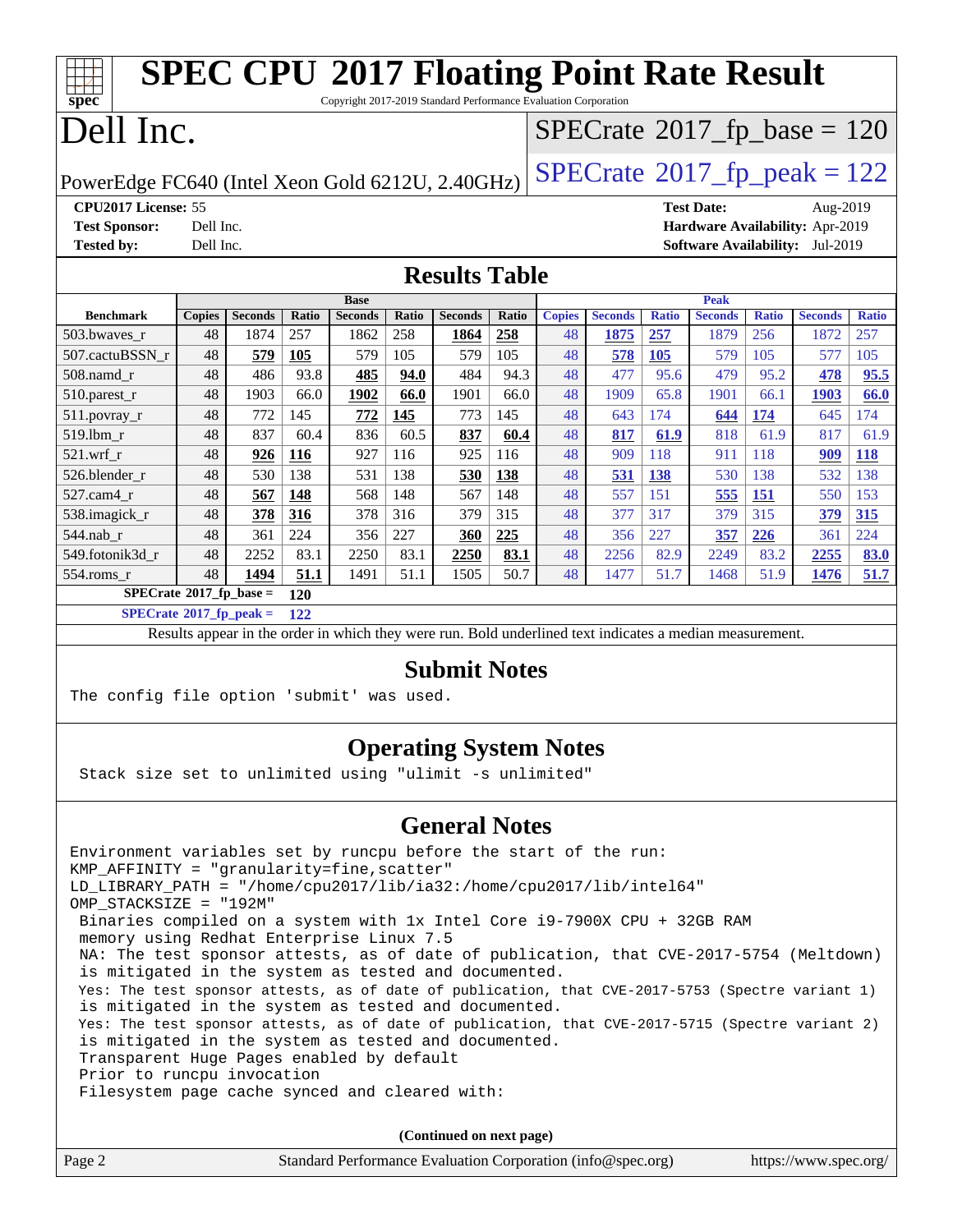| <b>SPEC CPU®2017 Floating Point Rate Result</b><br>Copyright 2017-2019 Standard Performance Evaluation Corporation<br>spec <sup>®</sup>                                                                                                                                                                                                                                                                                                                                                                                                                                                                                                                                                                                                                                                                                                                                                                                                                                                                                                                                                                                                                                                                                                                                                                                                                                                                                                                                                                                                |                                                                                                            |
|----------------------------------------------------------------------------------------------------------------------------------------------------------------------------------------------------------------------------------------------------------------------------------------------------------------------------------------------------------------------------------------------------------------------------------------------------------------------------------------------------------------------------------------------------------------------------------------------------------------------------------------------------------------------------------------------------------------------------------------------------------------------------------------------------------------------------------------------------------------------------------------------------------------------------------------------------------------------------------------------------------------------------------------------------------------------------------------------------------------------------------------------------------------------------------------------------------------------------------------------------------------------------------------------------------------------------------------------------------------------------------------------------------------------------------------------------------------------------------------------------------------------------------------|------------------------------------------------------------------------------------------------------------|
| Dell Inc.                                                                                                                                                                                                                                                                                                                                                                                                                                                                                                                                                                                                                                                                                                                                                                                                                                                                                                                                                                                                                                                                                                                                                                                                                                                                                                                                                                                                                                                                                                                              | $SPECrate^{\circ}2017$ fp base = 120                                                                       |
| PowerEdge FC640 (Intel Xeon Gold 6212U, 2.40GHz)                                                                                                                                                                                                                                                                                                                                                                                                                                                                                                                                                                                                                                                                                                                                                                                                                                                                                                                                                                                                                                                                                                                                                                                                                                                                                                                                                                                                                                                                                       | $SPECTate$ <sup>®</sup> 2017_fp_peak = 122                                                                 |
| CPU2017 License: 55<br><b>Test Sponsor:</b><br>Dell Inc.<br>Dell Inc.<br><b>Tested by:</b>                                                                                                                                                                                                                                                                                                                                                                                                                                                                                                                                                                                                                                                                                                                                                                                                                                                                                                                                                                                                                                                                                                                                                                                                                                                                                                                                                                                                                                             | <b>Test Date:</b><br>Aug-2019<br>Hardware Availability: Apr-2019<br><b>Software Availability:</b> Jul-2019 |
| <b>General Notes (Continued)</b>                                                                                                                                                                                                                                                                                                                                                                                                                                                                                                                                                                                                                                                                                                                                                                                                                                                                                                                                                                                                                                                                                                                                                                                                                                                                                                                                                                                                                                                                                                       |                                                                                                            |
| sync $i$ echo $3$<br>/proc/sys/vm/drop caches                                                                                                                                                                                                                                                                                                                                                                                                                                                                                                                                                                                                                                                                                                                                                                                                                                                                                                                                                                                                                                                                                                                                                                                                                                                                                                                                                                                                                                                                                          |                                                                                                            |
| <b>Platform Notes</b>                                                                                                                                                                                                                                                                                                                                                                                                                                                                                                                                                                                                                                                                                                                                                                                                                                                                                                                                                                                                                                                                                                                                                                                                                                                                                                                                                                                                                                                                                                                  |                                                                                                            |
| BIOS settings:<br>ADDDC setting disabled<br>Sub NUMA Cluster disabled<br>Virtualization Technology disabled<br>DCU Streamer Prefetcher disabled<br>System Profile set to Custom<br>CPU Performance set to Maximum Performance<br>C States set to Autonomous<br>C1E disabled<br>Uncore Frequency set to Dynamic<br>Energy Efficiency Policy set to Performance<br>Memory Patrol Scrub disabled<br>Logical Processor enabled<br>CPU Interconnect Bus Link Power Management disabled<br>PCI ASPM L1 Link Power Management disabled<br>Sysinfo program /home/cpu2017/bin/sysinfo<br>Rev: r5974 of 2018-05-19 9bcde8f2999c33d61f64985e45859ea9<br>running on intel-sut Sat Aug 10 06:00:08 2019<br>SUT (System Under Test) info as seen by some common utilities.<br>For more information on this section, see<br>https://www.spec.org/cpu2017/Docs/config.html#sysinfo<br>From /proc/cpuinfo<br>model name : Intel(R) Xeon(R) Gold 6212U CPU @ 2.40GHz<br>"physical id"s (chips)<br>48 "processors"<br>cores, siblings (Caution: counting these is hw and system dependent. The following<br>excerpts from /proc/cpuinfo might not be reliable. Use with caution.)<br>cpu cores : 24<br>siblings : 48<br>physical 0: cores 0 1 2 3 4 5 6 8 9 10 11 12 13 16 17 18 19 20 21 25 26 27 28 29<br>From 1scpu:<br>Architecture:<br>x86 64<br>32-bit, 64-bit<br>$CPU$ op-mode(s):<br>Little Endian<br>Byte Order:<br>CPU(s):<br>48<br>On-line CPU(s) list: $0-47$<br>$Thread(s)$ per core:<br>2<br>$Core(s)$ per socket:<br>24<br>Socket(s):<br>1 |                                                                                                            |
| (Continued on next page)                                                                                                                                                                                                                                                                                                                                                                                                                                                                                                                                                                                                                                                                                                                                                                                                                                                                                                                                                                                                                                                                                                                                                                                                                                                                                                                                                                                                                                                                                                               |                                                                                                            |
| Page 3<br>Standard Performance Evaluation Corporation (info@spec.org)                                                                                                                                                                                                                                                                                                                                                                                                                                                                                                                                                                                                                                                                                                                                                                                                                                                                                                                                                                                                                                                                                                                                                                                                                                                                                                                                                                                                                                                                  | https://www.spec.org/                                                                                      |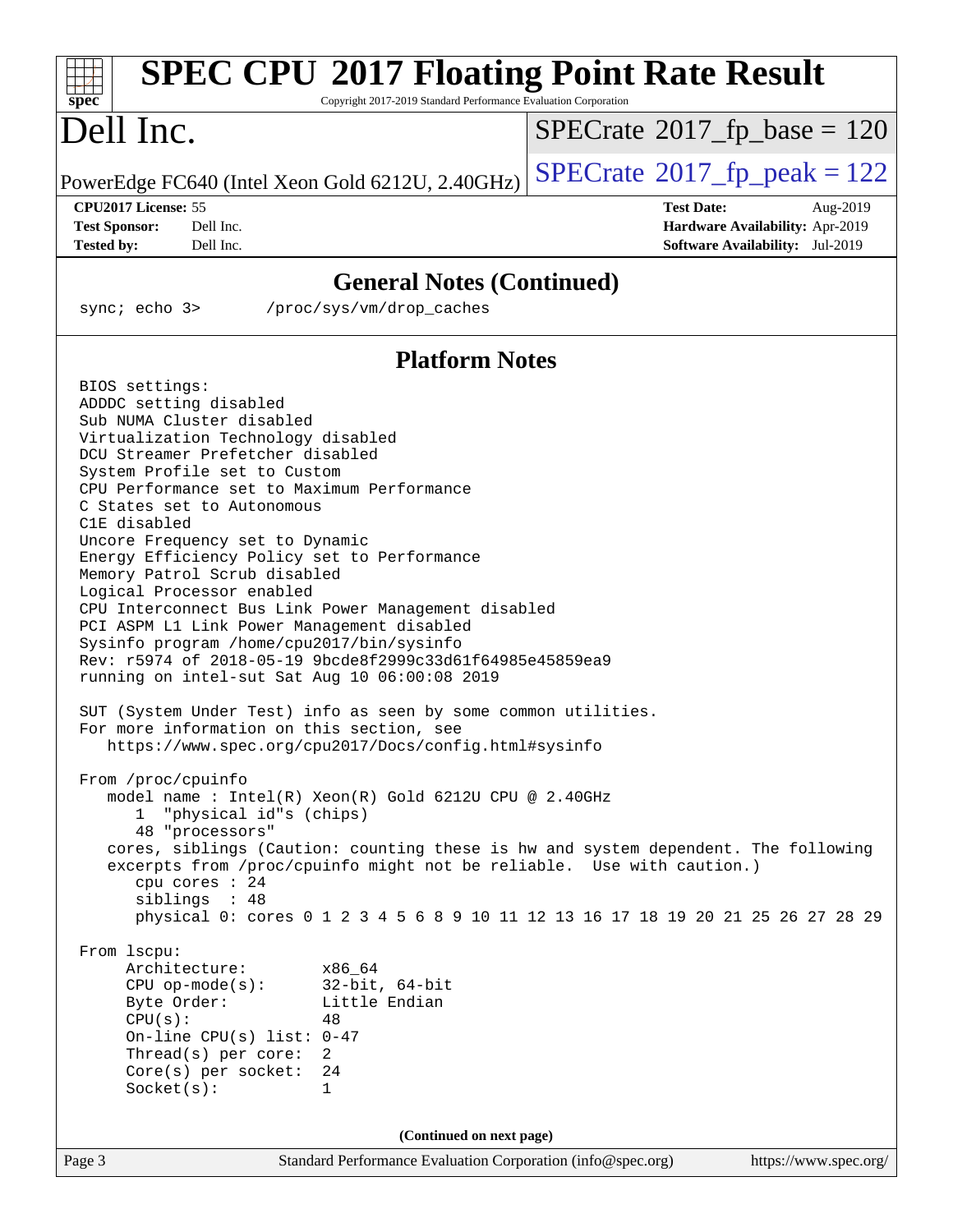| spec <sup>®</sup>                                                                                                                                                                                                                                                                                                                                                                                                                                                                                                                                                           | Copyright 2017-2019 Standard Performance Evaluation Corporation                                                                                      | <b>SPEC CPU®2017 Floating Point Rate Result</b>                                                                                                                                                                                                                                                                                                                                                                                                                                                                                                                                                                                                                                                                                                                                                                                                                                                                                                                                                                                                                                                                                                                                                                                                                                                                                                                                                  |
|-----------------------------------------------------------------------------------------------------------------------------------------------------------------------------------------------------------------------------------------------------------------------------------------------------------------------------------------------------------------------------------------------------------------------------------------------------------------------------------------------------------------------------------------------------------------------------|------------------------------------------------------------------------------------------------------------------------------------------------------|--------------------------------------------------------------------------------------------------------------------------------------------------------------------------------------------------------------------------------------------------------------------------------------------------------------------------------------------------------------------------------------------------------------------------------------------------------------------------------------------------------------------------------------------------------------------------------------------------------------------------------------------------------------------------------------------------------------------------------------------------------------------------------------------------------------------------------------------------------------------------------------------------------------------------------------------------------------------------------------------------------------------------------------------------------------------------------------------------------------------------------------------------------------------------------------------------------------------------------------------------------------------------------------------------------------------------------------------------------------------------------------------------|
| Dell Inc.                                                                                                                                                                                                                                                                                                                                                                                                                                                                                                                                                                   |                                                                                                                                                      | $SPECrate^{\circ}2017$ fp base = 120                                                                                                                                                                                                                                                                                                                                                                                                                                                                                                                                                                                                                                                                                                                                                                                                                                                                                                                                                                                                                                                                                                                                                                                                                                                                                                                                                             |
| PowerEdge FC640 (Intel Xeon Gold 6212U, 2.40GHz)                                                                                                                                                                                                                                                                                                                                                                                                                                                                                                                            |                                                                                                                                                      | $SPECrate^{\circ}2017$ fp peak = 122                                                                                                                                                                                                                                                                                                                                                                                                                                                                                                                                                                                                                                                                                                                                                                                                                                                                                                                                                                                                                                                                                                                                                                                                                                                                                                                                                             |
| CPU2017 License: 55                                                                                                                                                                                                                                                                                                                                                                                                                                                                                                                                                         |                                                                                                                                                      | <b>Test Date:</b><br>Aug-2019                                                                                                                                                                                                                                                                                                                                                                                                                                                                                                                                                                                                                                                                                                                                                                                                                                                                                                                                                                                                                                                                                                                                                                                                                                                                                                                                                                    |
| <b>Test Sponsor:</b><br>Dell Inc.<br><b>Tested by:</b><br>Dell Inc.                                                                                                                                                                                                                                                                                                                                                                                                                                                                                                         |                                                                                                                                                      | Hardware Availability: Apr-2019<br>Software Availability: Jul-2019                                                                                                                                                                                                                                                                                                                                                                                                                                                                                                                                                                                                                                                                                                                                                                                                                                                                                                                                                                                                                                                                                                                                                                                                                                                                                                                               |
|                                                                                                                                                                                                                                                                                                                                                                                                                                                                                                                                                                             | <b>Platform Notes (Continued)</b>                                                                                                                    |                                                                                                                                                                                                                                                                                                                                                                                                                                                                                                                                                                                                                                                                                                                                                                                                                                                                                                                                                                                                                                                                                                                                                                                                                                                                                                                                                                                                  |
| NUMA $node(s)$ :<br>Vendor ID:<br>CPU family:<br>Model:<br>Model name:<br>Stepping:<br>CPU MHz:<br>BogoMIPS:<br>Virtualization:<br>Lld cache:<br>Lli cache:<br>L2 cache:<br>L3 cache:<br>NUMA node0 CPU(s):<br>NUMA nodel CPU(s):<br>Flaqs:<br>/proc/cpuinfo cache data<br>cache size : 36608 KB<br>physical chip.<br>$available: 2 nodes (0-1)$<br>node 0 size: 95123 MB<br>node 0 free: 94116 MB<br>node 1 size: 96762 MB<br>node 1 free: 95733 MB<br>node distances:<br>$\overline{0}$<br>node<br>$\overline{1}$<br>0 :<br>10<br>11<br>1:<br>11 10<br>From /proc/meminfo | 2<br>GenuineIntel<br>6<br>85<br>$Intel(R) Xeon(R) Gold 6212U CPU @ 2.40GHz$<br>6<br>2956.025<br>4800.00<br>$VT - x$<br>32K<br>32K<br>1024K<br>36608K | 0, 2, 4, 6, 8, 10, 12, 14, 16, 18, 20, 22, 24, 26, 28, 30, 32, 34, 36, 38, 40, 42, 44, 46<br>1, 3, 5, 7, 9, 11, 13, 15, 17, 19, 21, 23, 25, 27, 29, 31, 33, 35, 37, 39, 41, 43, 45, 47<br>fpu vme de pse tsc msr pae mce cx8 apic sep mtrr pge mca cmov<br>pat pse36 clflush dts acpi mmx fxsr sse sse2 ss ht tm pbe syscall nx pdpelgb rdtscp<br>lm constant_tsc art arch_perfmon pebs bts rep_good nopl xtopology nonstop_tsc cpuid<br>aperfmperf pni pclmulqdq dtes64 monitor ds_cpl vmx smx est tm2 ssse3 sdbg fma cx16<br>xtpr pdcm pcid dca sse4_1 sse4_2 x2apic movbe popcnt aes xsave avx f16c rdrand<br>lahf_lm abm 3dnowprefetch cpuid_fault epb cat_13 cdp_13 invpcid_single intel_ppin<br>ssbd mba ibrs ibpb stibp ibrs_enhanced tpr_shadow vnmi flexpriority ept vpid<br>fsgsbase tsc_adjust bmil hle avx2 smep bmi2 erms invpcid rtm cqm mpx rdt_a avx512f<br>avx512dq rdseed adx smap clflushopt clwb intel_pt avx512cd avx512bw avx512vl<br>xsaveopt xsavec xgetbvl xsaves cqm_llc cqm_occup_llc cqm_mbm_total cqm_mbm_local<br>dtherm ida arat pln pts pku ospke avx512_vnni md_clear flush_lld arch_capabilities<br>From numactl --hardware WARNING: a numactl 'node' might or might not correspond to a<br>node 0 cpus: 0 2 4 6 8 10 12 14 16 18 20 22 24 26 28 30 32 34 36 38 40 42 44 46<br>node 1 cpus: 1 3 5 7 9 11 13 15 17 19 21 23 25 27 29 31 33 35 37 39 41 43 45 47 |
| Page 4                                                                                                                                                                                                                                                                                                                                                                                                                                                                                                                                                                      | (Continued on next page)<br>Standard Performance Evaluation Corporation (info@spec.org)                                                              | https://www.spec.org/                                                                                                                                                                                                                                                                                                                                                                                                                                                                                                                                                                                                                                                                                                                                                                                                                                                                                                                                                                                                                                                                                                                                                                                                                                                                                                                                                                            |
|                                                                                                                                                                                                                                                                                                                                                                                                                                                                                                                                                                             |                                                                                                                                                      |                                                                                                                                                                                                                                                                                                                                                                                                                                                                                                                                                                                                                                                                                                                                                                                                                                                                                                                                                                                                                                                                                                                                                                                                                                                                                                                                                                                                  |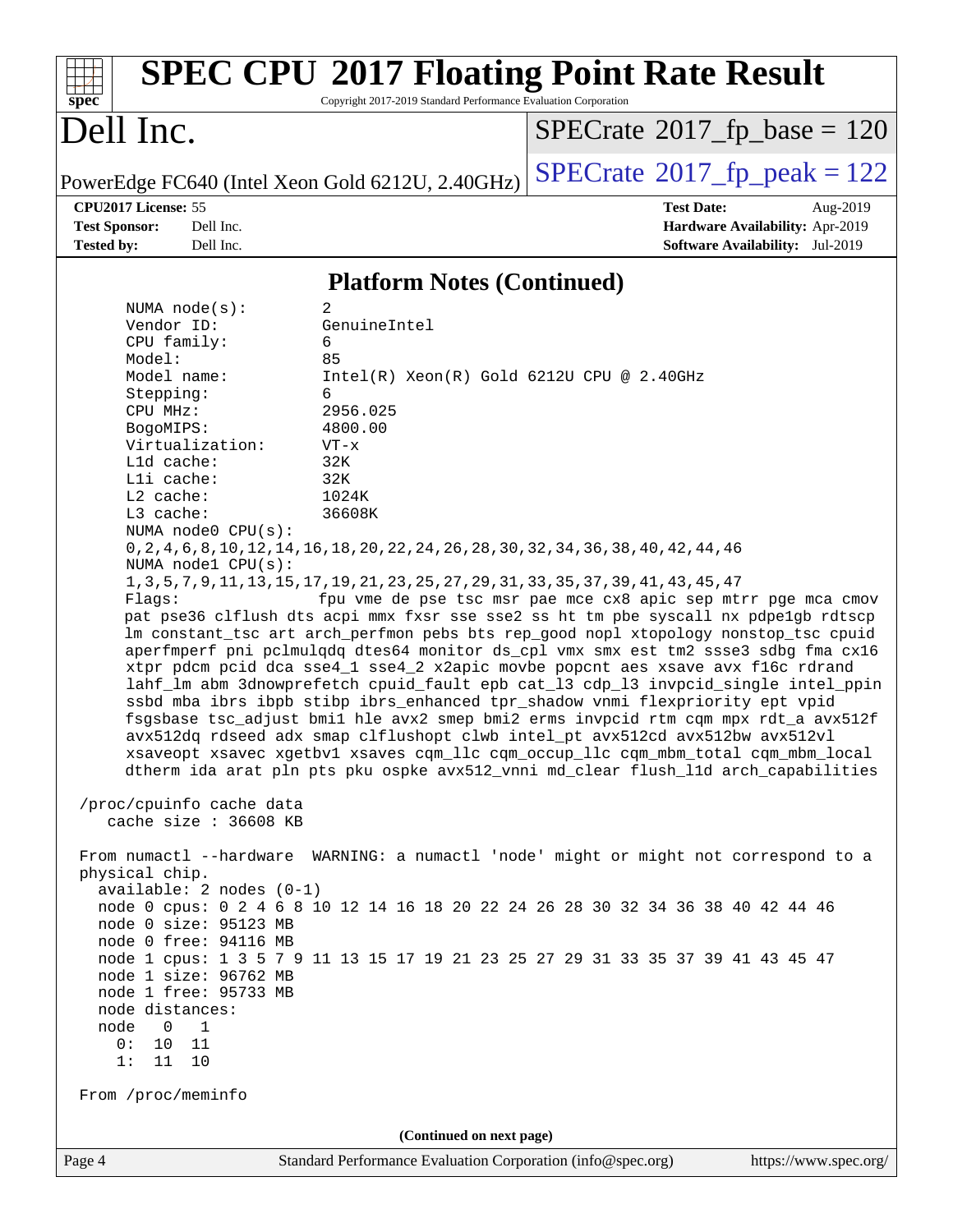| <b>SPEC CPU®2017 Floating Point Rate Result</b><br>Copyright 2017-2019 Standard Performance Evaluation Corporation<br>$spec^*$                                                                                                                                                                                                                                                                                                                                                         |                                                                           |
|----------------------------------------------------------------------------------------------------------------------------------------------------------------------------------------------------------------------------------------------------------------------------------------------------------------------------------------------------------------------------------------------------------------------------------------------------------------------------------------|---------------------------------------------------------------------------|
| Dell Inc.                                                                                                                                                                                                                                                                                                                                                                                                                                                                              | $SPECTate@2017_fp\_base = 120$                                            |
| PowerEdge FC640 (Intel Xeon Gold 6212U, 2.40GHz)                                                                                                                                                                                                                                                                                                                                                                                                                                       | $SPECrate^{\circ}2017$ _fp_peak = 122                                     |
| CPU2017 License: 55                                                                                                                                                                                                                                                                                                                                                                                                                                                                    | <b>Test Date:</b><br>Aug-2019                                             |
| <b>Test Sponsor:</b><br>Dell Inc.<br><b>Tested by:</b><br>Dell Inc.                                                                                                                                                                                                                                                                                                                                                                                                                    | Hardware Availability: Apr-2019<br><b>Software Availability:</b> Jul-2019 |
|                                                                                                                                                                                                                                                                                                                                                                                                                                                                                        |                                                                           |
| <b>Platform Notes (Continued)</b><br>MemTotal:<br>196490884 kB                                                                                                                                                                                                                                                                                                                                                                                                                         |                                                                           |
| HugePages_Total:<br>0                                                                                                                                                                                                                                                                                                                                                                                                                                                                  |                                                                           |
| Hugepagesize:<br>2048 kB                                                                                                                                                                                                                                                                                                                                                                                                                                                               |                                                                           |
| /usr/bin/lsb_release -d<br>Ubuntu 18.04.2 LTS                                                                                                                                                                                                                                                                                                                                                                                                                                          |                                                                           |
| From /etc/*release* /etc/*version*<br>debian_version: buster/sid<br>os-release:<br>NAME="Ubuntu"<br>VERSION="18.04.2 LTS (Bionic Beaver)"<br>ID=ubuntu<br>ID_LIKE=debian<br>PRETTY_NAME="Ubuntu 18.04.2 LTS"<br>VERSION_ID="18.04"<br>HOME_URL="https://www.ubuntu.com/"<br>SUPPORT_URL="https://help.ubuntu.com/"                                                                                                                                                                     |                                                                           |
| uname $-a$ :<br>Linux intel-sut 4.15.0-55-generic #60-Ubuntu SMP Tue Jul 2 18:22:20 UTC 2019 x86_64<br>x86_64 x86_64 GNU/Linux                                                                                                                                                                                                                                                                                                                                                         |                                                                           |
| Kernel self-reported vulnerability status:                                                                                                                                                                                                                                                                                                                                                                                                                                             |                                                                           |
| $CVE-2017-5754$ (Meltdown):<br>Not affected<br>CVE-2017-5753 (Spectre variant 1): Mitigation: __user pointer sanitization<br>CVE-2017-5715 (Spectre variant 2): Mitigation: Enhanced IBRS, IBPB: conditional, RSB<br>filling                                                                                                                                                                                                                                                           |                                                                           |
| run-level 5 Aug 9 20:57                                                                                                                                                                                                                                                                                                                                                                                                                                                                |                                                                           |
| SPEC is set to: /home/cpu2017<br>Type Size Used Avail Use% Mounted on<br>Filesystem<br>/dev/sda2<br>ext4 439G<br>35G 382G<br>$9\frac{6}{6}$ /                                                                                                                                                                                                                                                                                                                                          |                                                                           |
| Additional information from dmidecode follows. WARNING: Use caution when you interpret<br>this section. The 'dmidecode' program reads system data which is "intended to allow<br>hardware to be accurately determined", but the intent may not be met, as there are<br>frequent changes to hardware, firmware, and the "DMTF SMBIOS" standard.<br>BIOS Dell Inc. 2.2.11 06/14/2019<br>Memory:<br>6x 00AD063200AD HMA84GR7CJR4N-WM 32 GB 2 rank 2933<br>10x Not Specified Not Specified |                                                                           |
| (End of data from sysinfo program)                                                                                                                                                                                                                                                                                                                                                                                                                                                     |                                                                           |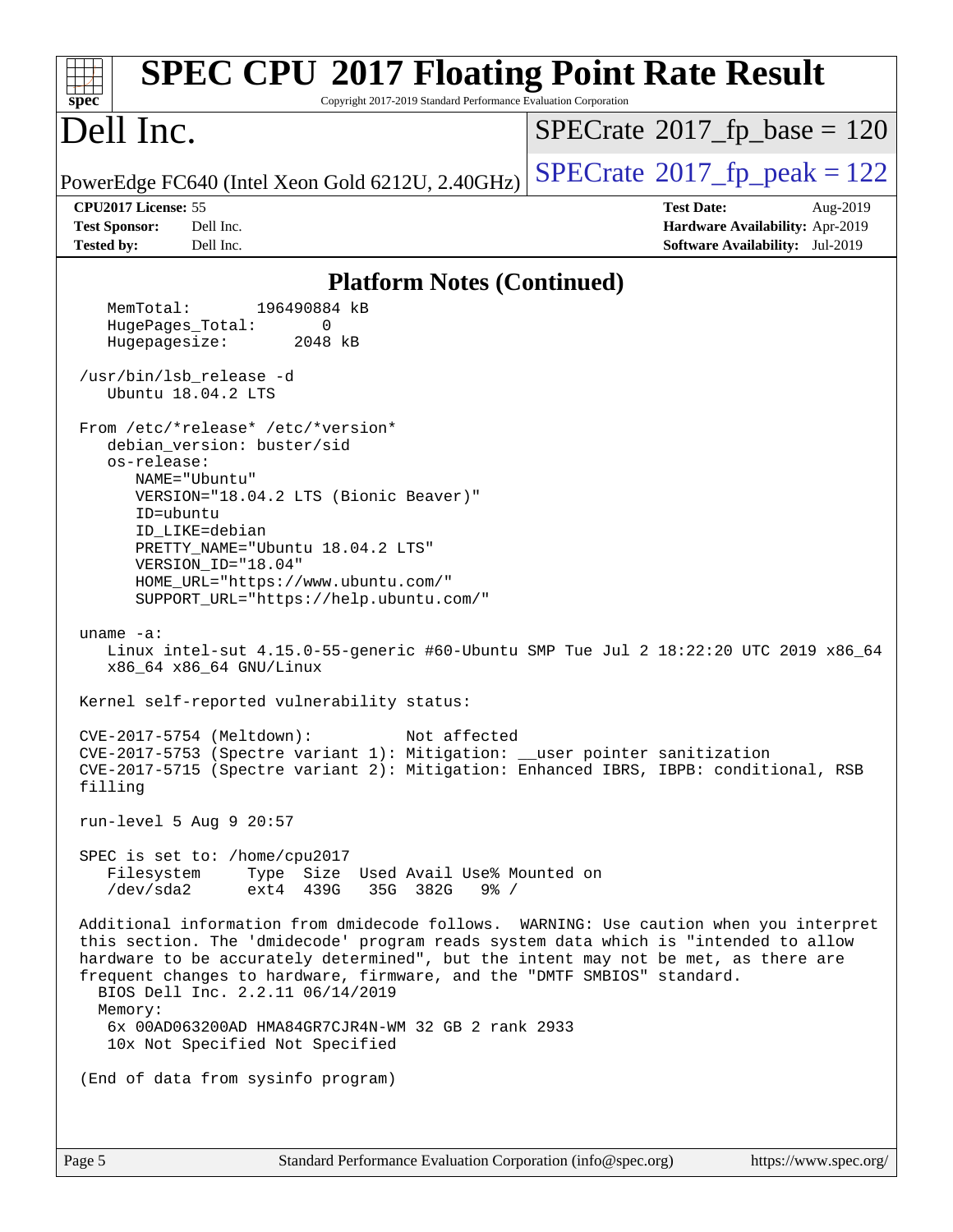| spec <sup>®</sup>                                                | <b>SPEC CPU®2017 Floating Point Rate Result</b><br>Copyright 2017-2019 Standard Performance Evaluation Corporation                                                                                                                                                                                                                                                                                                                                                                                                                                                   |                                            |                                                                                              |
|------------------------------------------------------------------|----------------------------------------------------------------------------------------------------------------------------------------------------------------------------------------------------------------------------------------------------------------------------------------------------------------------------------------------------------------------------------------------------------------------------------------------------------------------------------------------------------------------------------------------------------------------|--------------------------------------------|----------------------------------------------------------------------------------------------|
| Dell Inc.                                                        |                                                                                                                                                                                                                                                                                                                                                                                                                                                                                                                                                                      | $SPECrate$ <sup>®</sup> 2017_fp_base = 120 |                                                                                              |
|                                                                  | PowerEdge FC640 (Intel Xeon Gold 6212U, 2.40GHz)                                                                                                                                                                                                                                                                                                                                                                                                                                                                                                                     | $SPECrate$ <sup>®</sup> 2017_fp_peak = 122 |                                                                                              |
| CPU2017 License: 55<br><b>Test Sponsor:</b><br><b>Tested by:</b> | Dell Inc.<br>Dell Inc.                                                                                                                                                                                                                                                                                                                                                                                                                                                                                                                                               | <b>Test Date:</b>                          | Aug-2019<br><b>Hardware Availability: Apr-2019</b><br><b>Software Availability:</b> Jul-2019 |
|                                                                  | <b>Compiler Version Notes</b>                                                                                                                                                                                                                                                                                                                                                                                                                                                                                                                                        |                                            |                                                                                              |
| C                                                                | 519.1bm_r(base, peak) 538.imagick_r(base, peak)<br>544.nab_r(base, peak)                                                                                                                                                                                                                                                                                                                                                                                                                                                                                             | ======================                     |                                                                                              |
|                                                                  | Intel(R) C Intel(R) 64 Compiler for applications running on Intel(R) 64,<br>Version 19.0.4.227 Build 20190416<br>Copyright (C) 1985-2019 Intel Corporation. All rights reserved.                                                                                                                                                                                                                                                                                                                                                                                     |                                            |                                                                                              |
| $C++$                                                            | 508.namd_r(base, peak) 510.parest_r(base, peak)                                                                                                                                                                                                                                                                                                                                                                                                                                                                                                                      |                                            |                                                                                              |
|                                                                  | Intel(R) $C++$ Intel(R) 64 Compiler for applications running on Intel(R) 64,<br>Version 19.0.4.227 Build 20190416<br>Copyright (C) 1985-2019 Intel Corporation. All rights reserved.                                                                                                                                                                                                                                                                                                                                                                                 |                                            |                                                                                              |
| ==========================<br>$C++$ , $C$                        | 511.povray_r(base, peak) 526.blender_r(base, peak)                                                                                                                                                                                                                                                                                                                                                                                                                                                                                                                   |                                            |                                                                                              |
|                                                                  | Intel(R) C++ Intel(R) 64 Compiler for applications running on Intel(R) 64,<br>Version 19.0.4.227 Build 20190416<br>Copyright (C) 1985-2019 Intel Corporation. All rights reserved.<br>Intel(R) C Intel(R) 64 Compiler for applications running on Intel(R) 64,<br>Version 19.0.4.227 Build 20190416<br>Copyright (C) 1985-2019 Intel Corporation. All rights reserved.                                                                                                                                                                                               |                                            |                                                                                              |
|                                                                  | C++, C, Fortran   507.cactuBSSN_r(base, peak)                                                                                                                                                                                                                                                                                                                                                                                                                                                                                                                        |                                            |                                                                                              |
|                                                                  | Intel(R) $C++$ Intel(R) 64 Compiler for applications running on Intel(R) 64,<br>Version 19.0.4.227 Build 20190416<br>Copyright (C) 1985-2019 Intel Corporation. All rights reserved.<br>Intel(R) C Intel(R) 64 Compiler for applications running on Intel(R) 64,<br>Version 19.0.4.227 Build 20190416<br>Copyright (C) 1985-2019 Intel Corporation. All rights reserved.<br>$Intel(R)$ Fortran Intel(R) 64 Compiler for applications running on Intel(R)<br>64, Version 19.0.4.227 Build 20190416<br>Copyright (C) 1985-2019 Intel Corporation. All rights reserved. |                                            |                                                                                              |
| Fortran                                                          | 503.bwaves_r(base, peak) 549.fotonik3d_r(base, peak)<br>554.roms_r(base, peak)                                                                                                                                                                                                                                                                                                                                                                                                                                                                                       |                                            |                                                                                              |
|                                                                  | $Intel(R)$ Fortran Intel(R) 64 Compiler for applications running on Intel(R)                                                                                                                                                                                                                                                                                                                                                                                                                                                                                         |                                            |                                                                                              |
| Page 6                                                           | (Continued on next page)<br>Standard Performance Evaluation Corporation (info@spec.org)                                                                                                                                                                                                                                                                                                                                                                                                                                                                              |                                            | https://www.spec.org/                                                                        |
|                                                                  |                                                                                                                                                                                                                                                                                                                                                                                                                                                                                                                                                                      |                                            |                                                                                              |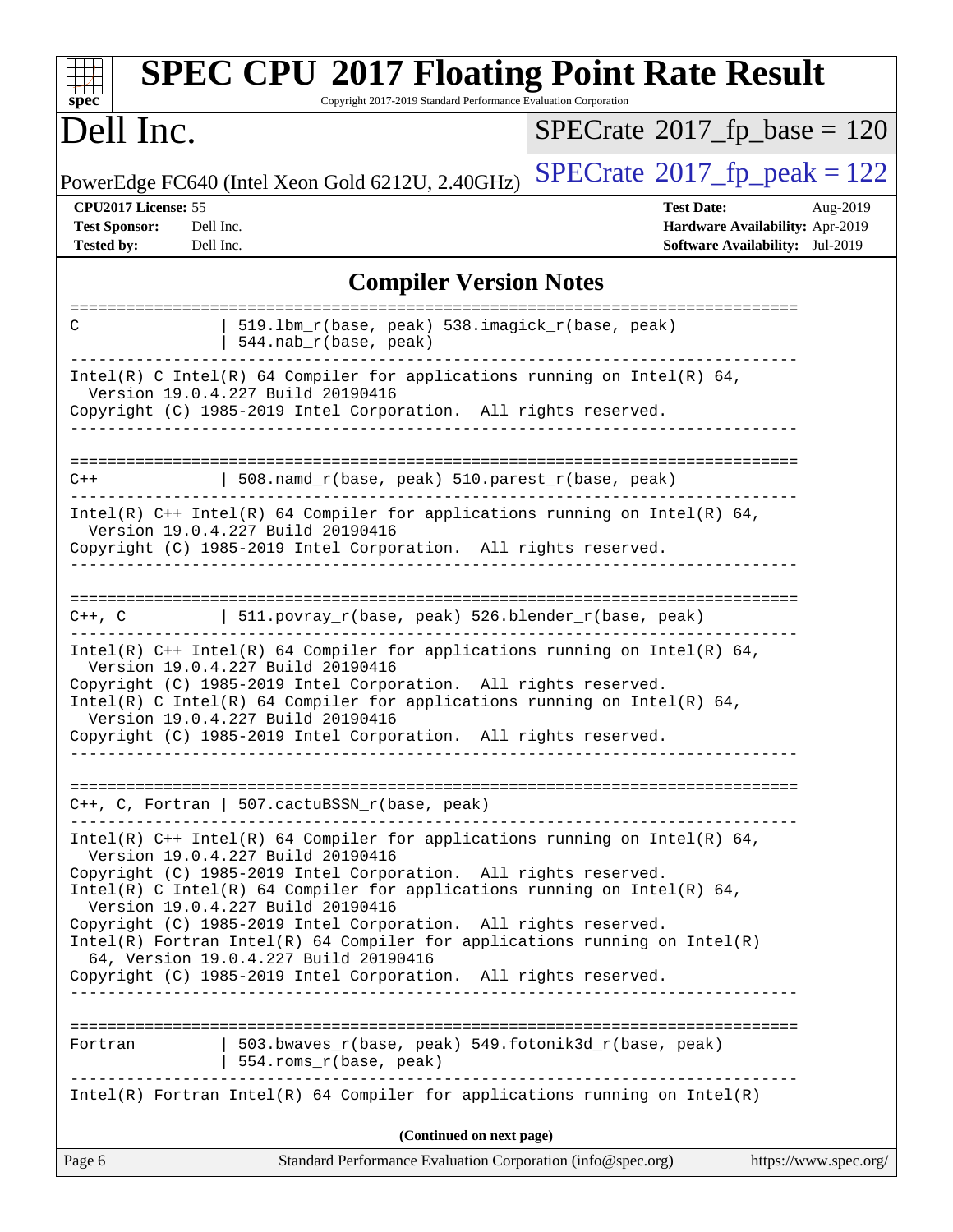| spec <sup>®</sup>                                                                                                                                     | <b>SPEC CPU®2017 Floating Point Rate Result</b><br>Copyright 2017-2019 Standard Performance Evaluation Corporation                                                                                                                                                              |                                                                                                                   |  |  |  |
|-------------------------------------------------------------------------------------------------------------------------------------------------------|---------------------------------------------------------------------------------------------------------------------------------------------------------------------------------------------------------------------------------------------------------------------------------|-------------------------------------------------------------------------------------------------------------------|--|--|--|
| Dell Inc.                                                                                                                                             |                                                                                                                                                                                                                                                                                 | $SPECrate$ <sup>®</sup> 2017_fp_base = 120                                                                        |  |  |  |
|                                                                                                                                                       | PowerEdge FC640 (Intel Xeon Gold 6212U, 2.40GHz)                                                                                                                                                                                                                                | $SPECTate@2017_fp\_peak = 122$                                                                                    |  |  |  |
| CPU2017 License: 55<br><b>Test Sponsor:</b><br><b>Tested by:</b>                                                                                      | Dell Inc.<br>Dell Inc.                                                                                                                                                                                                                                                          | <b>Test Date:</b><br>Aug-2019<br><b>Hardware Availability: Apr-2019</b><br><b>Software Availability:</b> Jul-2019 |  |  |  |
| <b>Compiler Version Notes (Continued)</b><br>64, Version 19.0.4.227 Build 20190416<br>Copyright (C) 1985-2019 Intel Corporation. All rights reserved. |                                                                                                                                                                                                                                                                                 |                                                                                                                   |  |  |  |
| Fortran, C                                                                                                                                            | 521.wrf_r(base, peak) 527.cam4_r(base, peak)                                                                                                                                                                                                                                    |                                                                                                                   |  |  |  |
|                                                                                                                                                       | $Intel(R)$ Fortran Intel(R) 64 Compiler for applications running on Intel(R)<br>64, Version 19.0.4.227 Build 20190416<br>Copyright (C) 1985-2019 Intel Corporation. All rights reserved.<br>$Intol(D)$ $C$ $Intol(D)$ 6.4 $Compilor$ for applications running on $Intol(D)$ 6.4 |                                                                                                                   |  |  |  |

ntel(R) C Intel(R) 64 Compiler for applications running on  $Intel(R) 64$ , Version 19.0.4.227 Build 20190416

Copyright (C) 1985-2019 Intel Corporation. All rights reserved.

# **[Base Compiler Invocation](http://www.spec.org/auto/cpu2017/Docs/result-fields.html#BaseCompilerInvocation)**

------------------------------------------------------------------------------

[C benchmarks](http://www.spec.org/auto/cpu2017/Docs/result-fields.html#Cbenchmarks): [icc -m64 -std=c11](http://www.spec.org/cpu2017/results/res2019q3/cpu2017-20190819-16942.flags.html#user_CCbase_intel_icc_64bit_c11_33ee0cdaae7deeeab2a9725423ba97205ce30f63b9926c2519791662299b76a0318f32ddfffdc46587804de3178b4f9328c46fa7c2b0cd779d7a61945c91cd35)

[C++ benchmarks:](http://www.spec.org/auto/cpu2017/Docs/result-fields.html#CXXbenchmarks) [icpc -m64](http://www.spec.org/cpu2017/results/res2019q3/cpu2017-20190819-16942.flags.html#user_CXXbase_intel_icpc_64bit_4ecb2543ae3f1412ef961e0650ca070fec7b7afdcd6ed48761b84423119d1bf6bdf5cad15b44d48e7256388bc77273b966e5eb805aefd121eb22e9299b2ec9d9)

[Fortran benchmarks](http://www.spec.org/auto/cpu2017/Docs/result-fields.html#Fortranbenchmarks): [ifort -m64](http://www.spec.org/cpu2017/results/res2019q3/cpu2017-20190819-16942.flags.html#user_FCbase_intel_ifort_64bit_24f2bb282fbaeffd6157abe4f878425411749daecae9a33200eee2bee2fe76f3b89351d69a8130dd5949958ce389cf37ff59a95e7a40d588e8d3a57e0c3fd751)

[Benchmarks using both Fortran and C](http://www.spec.org/auto/cpu2017/Docs/result-fields.html#BenchmarksusingbothFortranandC): [ifort -m64](http://www.spec.org/cpu2017/results/res2019q3/cpu2017-20190819-16942.flags.html#user_CC_FCbase_intel_ifort_64bit_24f2bb282fbaeffd6157abe4f878425411749daecae9a33200eee2bee2fe76f3b89351d69a8130dd5949958ce389cf37ff59a95e7a40d588e8d3a57e0c3fd751) [icc -m64 -std=c11](http://www.spec.org/cpu2017/results/res2019q3/cpu2017-20190819-16942.flags.html#user_CC_FCbase_intel_icc_64bit_c11_33ee0cdaae7deeeab2a9725423ba97205ce30f63b9926c2519791662299b76a0318f32ddfffdc46587804de3178b4f9328c46fa7c2b0cd779d7a61945c91cd35)

[Benchmarks using both C and C++](http://www.spec.org/auto/cpu2017/Docs/result-fields.html#BenchmarksusingbothCandCXX): [icpc -m64](http://www.spec.org/cpu2017/results/res2019q3/cpu2017-20190819-16942.flags.html#user_CC_CXXbase_intel_icpc_64bit_4ecb2543ae3f1412ef961e0650ca070fec7b7afdcd6ed48761b84423119d1bf6bdf5cad15b44d48e7256388bc77273b966e5eb805aefd121eb22e9299b2ec9d9) [icc -m64 -std=c11](http://www.spec.org/cpu2017/results/res2019q3/cpu2017-20190819-16942.flags.html#user_CC_CXXbase_intel_icc_64bit_c11_33ee0cdaae7deeeab2a9725423ba97205ce30f63b9926c2519791662299b76a0318f32ddfffdc46587804de3178b4f9328c46fa7c2b0cd779d7a61945c91cd35)

[Benchmarks using Fortran, C, and C++:](http://www.spec.org/auto/cpu2017/Docs/result-fields.html#BenchmarksusingFortranCandCXX) [icpc -m64](http://www.spec.org/cpu2017/results/res2019q3/cpu2017-20190819-16942.flags.html#user_CC_CXX_FCbase_intel_icpc_64bit_4ecb2543ae3f1412ef961e0650ca070fec7b7afdcd6ed48761b84423119d1bf6bdf5cad15b44d48e7256388bc77273b966e5eb805aefd121eb22e9299b2ec9d9) [icc -m64 -std=c11](http://www.spec.org/cpu2017/results/res2019q3/cpu2017-20190819-16942.flags.html#user_CC_CXX_FCbase_intel_icc_64bit_c11_33ee0cdaae7deeeab2a9725423ba97205ce30f63b9926c2519791662299b76a0318f32ddfffdc46587804de3178b4f9328c46fa7c2b0cd779d7a61945c91cd35) [ifort -m64](http://www.spec.org/cpu2017/results/res2019q3/cpu2017-20190819-16942.flags.html#user_CC_CXX_FCbase_intel_ifort_64bit_24f2bb282fbaeffd6157abe4f878425411749daecae9a33200eee2bee2fe76f3b89351d69a8130dd5949958ce389cf37ff59a95e7a40d588e8d3a57e0c3fd751)

#### **[Base Portability Flags](http://www.spec.org/auto/cpu2017/Docs/result-fields.html#BasePortabilityFlags)**

 503.bwaves\_r: [-DSPEC\\_LP64](http://www.spec.org/cpu2017/results/res2019q3/cpu2017-20190819-16942.flags.html#suite_basePORTABILITY503_bwaves_r_DSPEC_LP64) 507.cactuBSSN\_r: [-DSPEC\\_LP64](http://www.spec.org/cpu2017/results/res2019q3/cpu2017-20190819-16942.flags.html#suite_basePORTABILITY507_cactuBSSN_r_DSPEC_LP64) 508.namd\_r: [-DSPEC\\_LP64](http://www.spec.org/cpu2017/results/res2019q3/cpu2017-20190819-16942.flags.html#suite_basePORTABILITY508_namd_r_DSPEC_LP64) 510.parest\_r: [-DSPEC\\_LP64](http://www.spec.org/cpu2017/results/res2019q3/cpu2017-20190819-16942.flags.html#suite_basePORTABILITY510_parest_r_DSPEC_LP64) 511.povray\_r: [-DSPEC\\_LP64](http://www.spec.org/cpu2017/results/res2019q3/cpu2017-20190819-16942.flags.html#suite_basePORTABILITY511_povray_r_DSPEC_LP64) 519.lbm\_r: [-DSPEC\\_LP64](http://www.spec.org/cpu2017/results/res2019q3/cpu2017-20190819-16942.flags.html#suite_basePORTABILITY519_lbm_r_DSPEC_LP64)

**(Continued on next page)**

Page 7 Standard Performance Evaluation Corporation [\(info@spec.org\)](mailto:info@spec.org) <https://www.spec.org/>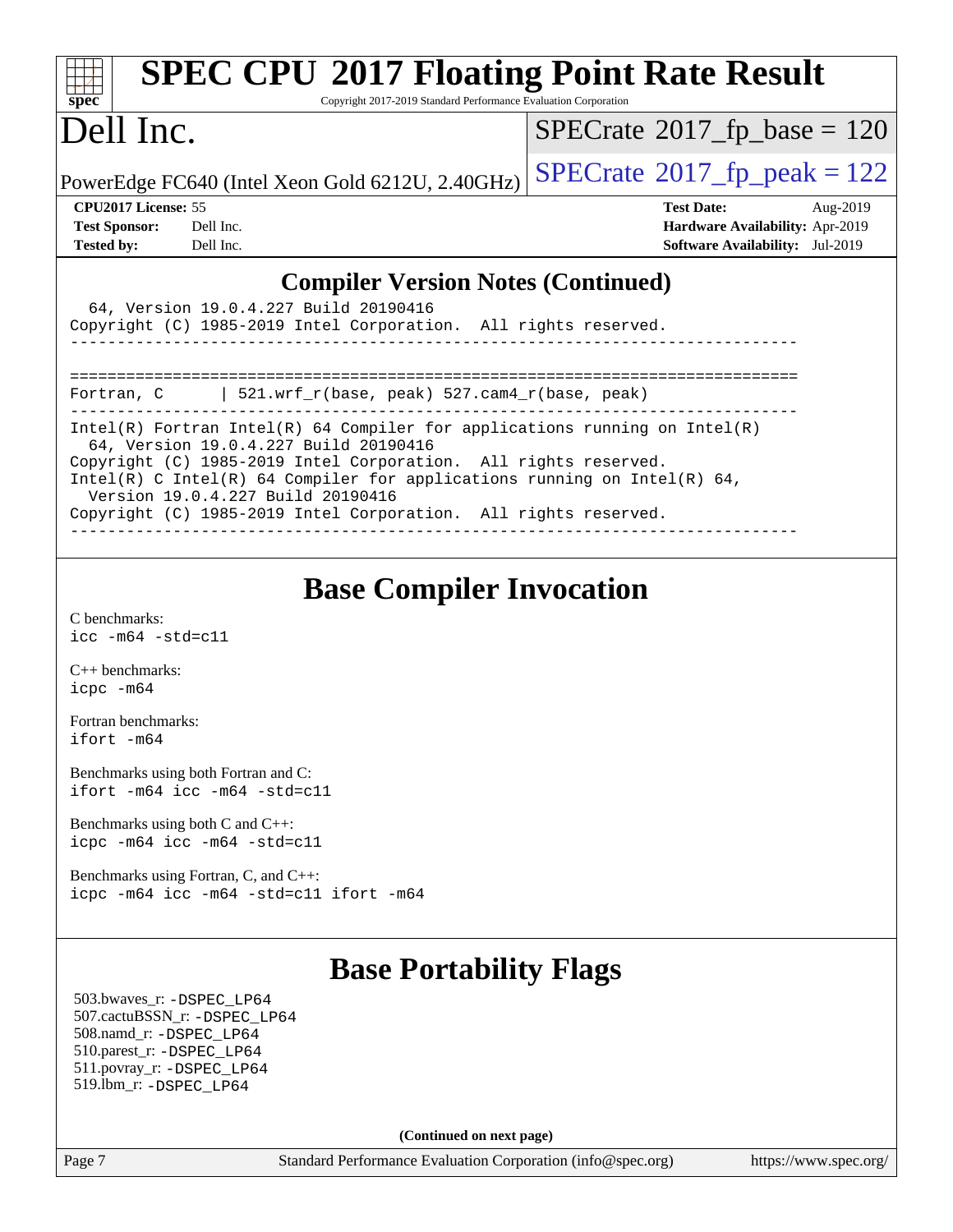

# **[SPEC CPU](http://www.spec.org/auto/cpu2017/Docs/result-fields.html#SPECCPU2017FloatingPointRateResult)[2017 Floating Point Rate Result](http://www.spec.org/auto/cpu2017/Docs/result-fields.html#SPECCPU2017FloatingPointRateResult)**

Copyright 2017-2019 Standard Performance Evaluation Corporation

## Dell Inc.

 $SPECrate$ <sup>®</sup>[2017\\_fp\\_base =](http://www.spec.org/auto/cpu2017/Docs/result-fields.html#SPECrate2017fpbase) 120

PowerEdge FC640 (Intel Xeon Gold 6212U, 2.40GHz)  $\text{SPECrate}^{\otimes}2017$  $\text{SPECrate}^{\otimes}2017$  $\text{SPECrate}^{\otimes}2017$   $\text{fp\_peak} = 122$ 

**[CPU2017 License:](http://www.spec.org/auto/cpu2017/Docs/result-fields.html#CPU2017License)** 55 **[Test Date:](http://www.spec.org/auto/cpu2017/Docs/result-fields.html#TestDate)** Aug-2019 **[Test Sponsor:](http://www.spec.org/auto/cpu2017/Docs/result-fields.html#TestSponsor)** Dell Inc. **[Hardware Availability:](http://www.spec.org/auto/cpu2017/Docs/result-fields.html#HardwareAvailability)** Apr-2019 **[Tested by:](http://www.spec.org/auto/cpu2017/Docs/result-fields.html#Testedby)** Dell Inc. **[Software Availability:](http://www.spec.org/auto/cpu2017/Docs/result-fields.html#SoftwareAvailability)** Jul-2019

### **[Base Portability Flags \(Continued\)](http://www.spec.org/auto/cpu2017/Docs/result-fields.html#BasePortabilityFlags)**

 521.wrf\_r: [-DSPEC\\_LP64](http://www.spec.org/cpu2017/results/res2019q3/cpu2017-20190819-16942.flags.html#suite_basePORTABILITY521_wrf_r_DSPEC_LP64) [-DSPEC\\_CASE\\_FLAG](http://www.spec.org/cpu2017/results/res2019q3/cpu2017-20190819-16942.flags.html#b521.wrf_r_baseCPORTABILITY_DSPEC_CASE_FLAG) [-convert big\\_endian](http://www.spec.org/cpu2017/results/res2019q3/cpu2017-20190819-16942.flags.html#user_baseFPORTABILITY521_wrf_r_convert_big_endian_c3194028bc08c63ac5d04de18c48ce6d347e4e562e8892b8bdbdc0214820426deb8554edfa529a3fb25a586e65a3d812c835984020483e7e73212c4d31a38223) 526.blender\_r: [-DSPEC\\_LP64](http://www.spec.org/cpu2017/results/res2019q3/cpu2017-20190819-16942.flags.html#suite_basePORTABILITY526_blender_r_DSPEC_LP64) [-DSPEC\\_LINUX](http://www.spec.org/cpu2017/results/res2019q3/cpu2017-20190819-16942.flags.html#b526.blender_r_baseCPORTABILITY_DSPEC_LINUX) [-funsigned-char](http://www.spec.org/cpu2017/results/res2019q3/cpu2017-20190819-16942.flags.html#user_baseCPORTABILITY526_blender_r_force_uchar_40c60f00ab013830e2dd6774aeded3ff59883ba5a1fc5fc14077f794d777847726e2a5858cbc7672e36e1b067e7e5c1d9a74f7176df07886a243d7cc18edfe67) 527.cam4\_r: [-DSPEC\\_LP64](http://www.spec.org/cpu2017/results/res2019q3/cpu2017-20190819-16942.flags.html#suite_basePORTABILITY527_cam4_r_DSPEC_LP64) [-DSPEC\\_CASE\\_FLAG](http://www.spec.org/cpu2017/results/res2019q3/cpu2017-20190819-16942.flags.html#b527.cam4_r_baseCPORTABILITY_DSPEC_CASE_FLAG) 538.imagick\_r: [-DSPEC\\_LP64](http://www.spec.org/cpu2017/results/res2019q3/cpu2017-20190819-16942.flags.html#suite_basePORTABILITY538_imagick_r_DSPEC_LP64) 544.nab\_r: [-DSPEC\\_LP64](http://www.spec.org/cpu2017/results/res2019q3/cpu2017-20190819-16942.flags.html#suite_basePORTABILITY544_nab_r_DSPEC_LP64) 549.fotonik3d\_r: [-DSPEC\\_LP64](http://www.spec.org/cpu2017/results/res2019q3/cpu2017-20190819-16942.flags.html#suite_basePORTABILITY549_fotonik3d_r_DSPEC_LP64) 554.roms\_r: [-DSPEC\\_LP64](http://www.spec.org/cpu2017/results/res2019q3/cpu2017-20190819-16942.flags.html#suite_basePORTABILITY554_roms_r_DSPEC_LP64)

#### **[Base Optimization Flags](http://www.spec.org/auto/cpu2017/Docs/result-fields.html#BaseOptimizationFlags)**

#### [C benchmarks](http://www.spec.org/auto/cpu2017/Docs/result-fields.html#Cbenchmarks):

[-xCORE-AVX2](http://www.spec.org/cpu2017/results/res2019q3/cpu2017-20190819-16942.flags.html#user_CCbase_f-xCORE-AVX2) [-ipo](http://www.spec.org/cpu2017/results/res2019q3/cpu2017-20190819-16942.flags.html#user_CCbase_f-ipo) [-O3](http://www.spec.org/cpu2017/results/res2019q3/cpu2017-20190819-16942.flags.html#user_CCbase_f-O3) [-no-prec-div](http://www.spec.org/cpu2017/results/res2019q3/cpu2017-20190819-16942.flags.html#user_CCbase_f-no-prec-div) [-qopt-prefetch](http://www.spec.org/cpu2017/results/res2019q3/cpu2017-20190819-16942.flags.html#user_CCbase_f-qopt-prefetch) [-ffinite-math-only](http://www.spec.org/cpu2017/results/res2019q3/cpu2017-20190819-16942.flags.html#user_CCbase_f_finite_math_only_cb91587bd2077682c4b38af759c288ed7c732db004271a9512da14a4f8007909a5f1427ecbf1a0fb78ff2a814402c6114ac565ca162485bbcae155b5e4258871) [-qopt-mem-layout-trans=4](http://www.spec.org/cpu2017/results/res2019q3/cpu2017-20190819-16942.flags.html#user_CCbase_f-qopt-mem-layout-trans_fa39e755916c150a61361b7846f310bcdf6f04e385ef281cadf3647acec3f0ae266d1a1d22d972a7087a248fd4e6ca390a3634700869573d231a252c784941a8) [C++ benchmarks:](http://www.spec.org/auto/cpu2017/Docs/result-fields.html#CXXbenchmarks) [-xCORE-AVX2](http://www.spec.org/cpu2017/results/res2019q3/cpu2017-20190819-16942.flags.html#user_CXXbase_f-xCORE-AVX2) [-ipo](http://www.spec.org/cpu2017/results/res2019q3/cpu2017-20190819-16942.flags.html#user_CXXbase_f-ipo) [-O3](http://www.spec.org/cpu2017/results/res2019q3/cpu2017-20190819-16942.flags.html#user_CXXbase_f-O3) [-no-prec-div](http://www.spec.org/cpu2017/results/res2019q3/cpu2017-20190819-16942.flags.html#user_CXXbase_f-no-prec-div) [-qopt-prefetch](http://www.spec.org/cpu2017/results/res2019q3/cpu2017-20190819-16942.flags.html#user_CXXbase_f-qopt-prefetch) [-ffinite-math-only](http://www.spec.org/cpu2017/results/res2019q3/cpu2017-20190819-16942.flags.html#user_CXXbase_f_finite_math_only_cb91587bd2077682c4b38af759c288ed7c732db004271a9512da14a4f8007909a5f1427ecbf1a0fb78ff2a814402c6114ac565ca162485bbcae155b5e4258871) [-qopt-mem-layout-trans=4](http://www.spec.org/cpu2017/results/res2019q3/cpu2017-20190819-16942.flags.html#user_CXXbase_f-qopt-mem-layout-trans_fa39e755916c150a61361b7846f310bcdf6f04e385ef281cadf3647acec3f0ae266d1a1d22d972a7087a248fd4e6ca390a3634700869573d231a252c784941a8) [Fortran benchmarks](http://www.spec.org/auto/cpu2017/Docs/result-fields.html#Fortranbenchmarks): [-xCORE-AVX2](http://www.spec.org/cpu2017/results/res2019q3/cpu2017-20190819-16942.flags.html#user_FCbase_f-xCORE-AVX2) [-ipo](http://www.spec.org/cpu2017/results/res2019q3/cpu2017-20190819-16942.flags.html#user_FCbase_f-ipo) [-O3](http://www.spec.org/cpu2017/results/res2019q3/cpu2017-20190819-16942.flags.html#user_FCbase_f-O3) [-no-prec-div](http://www.spec.org/cpu2017/results/res2019q3/cpu2017-20190819-16942.flags.html#user_FCbase_f-no-prec-div) [-qopt-prefetch](http://www.spec.org/cpu2017/results/res2019q3/cpu2017-20190819-16942.flags.html#user_FCbase_f-qopt-prefetch) [-ffinite-math-only](http://www.spec.org/cpu2017/results/res2019q3/cpu2017-20190819-16942.flags.html#user_FCbase_f_finite_math_only_cb91587bd2077682c4b38af759c288ed7c732db004271a9512da14a4f8007909a5f1427ecbf1a0fb78ff2a814402c6114ac565ca162485bbcae155b5e4258871) [-qopt-mem-layout-trans=4](http://www.spec.org/cpu2017/results/res2019q3/cpu2017-20190819-16942.flags.html#user_FCbase_f-qopt-mem-layout-trans_fa39e755916c150a61361b7846f310bcdf6f04e385ef281cadf3647acec3f0ae266d1a1d22d972a7087a248fd4e6ca390a3634700869573d231a252c784941a8) [-auto](http://www.spec.org/cpu2017/results/res2019q3/cpu2017-20190819-16942.flags.html#user_FCbase_f-auto) [-nostandard-realloc-lhs](http://www.spec.org/cpu2017/results/res2019q3/cpu2017-20190819-16942.flags.html#user_FCbase_f_2003_std_realloc_82b4557e90729c0f113870c07e44d33d6f5a304b4f63d4c15d2d0f1fab99f5daaed73bdb9275d9ae411527f28b936061aa8b9c8f2d63842963b95c9dd6426b8a) [-align array32byte](http://www.spec.org/cpu2017/results/res2019q3/cpu2017-20190819-16942.flags.html#user_FCbase_align_array32byte_b982fe038af199962ba9a80c053b8342c548c85b40b8e86eb3cc33dee0d7986a4af373ac2d51c3f7cf710a18d62fdce2948f201cd044323541f22fc0fffc51b6) [Benchmarks using both Fortran and C](http://www.spec.org/auto/cpu2017/Docs/result-fields.html#BenchmarksusingbothFortranandC): [-xCORE-AVX2](http://www.spec.org/cpu2017/results/res2019q3/cpu2017-20190819-16942.flags.html#user_CC_FCbase_f-xCORE-AVX2) [-ipo](http://www.spec.org/cpu2017/results/res2019q3/cpu2017-20190819-16942.flags.html#user_CC_FCbase_f-ipo) [-O3](http://www.spec.org/cpu2017/results/res2019q3/cpu2017-20190819-16942.flags.html#user_CC_FCbase_f-O3) [-no-prec-div](http://www.spec.org/cpu2017/results/res2019q3/cpu2017-20190819-16942.flags.html#user_CC_FCbase_f-no-prec-div) [-qopt-prefetch](http://www.spec.org/cpu2017/results/res2019q3/cpu2017-20190819-16942.flags.html#user_CC_FCbase_f-qopt-prefetch) [-ffinite-math-only](http://www.spec.org/cpu2017/results/res2019q3/cpu2017-20190819-16942.flags.html#user_CC_FCbase_f_finite_math_only_cb91587bd2077682c4b38af759c288ed7c732db004271a9512da14a4f8007909a5f1427ecbf1a0fb78ff2a814402c6114ac565ca162485bbcae155b5e4258871) [-qopt-mem-layout-trans=4](http://www.spec.org/cpu2017/results/res2019q3/cpu2017-20190819-16942.flags.html#user_CC_FCbase_f-qopt-mem-layout-trans_fa39e755916c150a61361b7846f310bcdf6f04e385ef281cadf3647acec3f0ae266d1a1d22d972a7087a248fd4e6ca390a3634700869573d231a252c784941a8) [-auto](http://www.spec.org/cpu2017/results/res2019q3/cpu2017-20190819-16942.flags.html#user_CC_FCbase_f-auto) [-nostandard-realloc-lhs](http://www.spec.org/cpu2017/results/res2019q3/cpu2017-20190819-16942.flags.html#user_CC_FCbase_f_2003_std_realloc_82b4557e90729c0f113870c07e44d33d6f5a304b4f63d4c15d2d0f1fab99f5daaed73bdb9275d9ae411527f28b936061aa8b9c8f2d63842963b95c9dd6426b8a) [-align array32byte](http://www.spec.org/cpu2017/results/res2019q3/cpu2017-20190819-16942.flags.html#user_CC_FCbase_align_array32byte_b982fe038af199962ba9a80c053b8342c548c85b40b8e86eb3cc33dee0d7986a4af373ac2d51c3f7cf710a18d62fdce2948f201cd044323541f22fc0fffc51b6) [Benchmarks using both C and C++](http://www.spec.org/auto/cpu2017/Docs/result-fields.html#BenchmarksusingbothCandCXX): [-xCORE-AVX2](http://www.spec.org/cpu2017/results/res2019q3/cpu2017-20190819-16942.flags.html#user_CC_CXXbase_f-xCORE-AVX2) [-ipo](http://www.spec.org/cpu2017/results/res2019q3/cpu2017-20190819-16942.flags.html#user_CC_CXXbase_f-ipo) [-O3](http://www.spec.org/cpu2017/results/res2019q3/cpu2017-20190819-16942.flags.html#user_CC_CXXbase_f-O3) [-no-prec-div](http://www.spec.org/cpu2017/results/res2019q3/cpu2017-20190819-16942.flags.html#user_CC_CXXbase_f-no-prec-div) [-qopt-prefetch](http://www.spec.org/cpu2017/results/res2019q3/cpu2017-20190819-16942.flags.html#user_CC_CXXbase_f-qopt-prefetch) [-ffinite-math-only](http://www.spec.org/cpu2017/results/res2019q3/cpu2017-20190819-16942.flags.html#user_CC_CXXbase_f_finite_math_only_cb91587bd2077682c4b38af759c288ed7c732db004271a9512da14a4f8007909a5f1427ecbf1a0fb78ff2a814402c6114ac565ca162485bbcae155b5e4258871) [-qopt-mem-layout-trans=4](http://www.spec.org/cpu2017/results/res2019q3/cpu2017-20190819-16942.flags.html#user_CC_CXXbase_f-qopt-mem-layout-trans_fa39e755916c150a61361b7846f310bcdf6f04e385ef281cadf3647acec3f0ae266d1a1d22d972a7087a248fd4e6ca390a3634700869573d231a252c784941a8) [Benchmarks using Fortran, C, and C++:](http://www.spec.org/auto/cpu2017/Docs/result-fields.html#BenchmarksusingFortranCandCXX) [-xCORE-AVX2](http://www.spec.org/cpu2017/results/res2019q3/cpu2017-20190819-16942.flags.html#user_CC_CXX_FCbase_f-xCORE-AVX2) [-ipo](http://www.spec.org/cpu2017/results/res2019q3/cpu2017-20190819-16942.flags.html#user_CC_CXX_FCbase_f-ipo) [-O3](http://www.spec.org/cpu2017/results/res2019q3/cpu2017-20190819-16942.flags.html#user_CC_CXX_FCbase_f-O3) [-no-prec-div](http://www.spec.org/cpu2017/results/res2019q3/cpu2017-20190819-16942.flags.html#user_CC_CXX_FCbase_f-no-prec-div) [-qopt-prefetch](http://www.spec.org/cpu2017/results/res2019q3/cpu2017-20190819-16942.flags.html#user_CC_CXX_FCbase_f-qopt-prefetch) [-ffinite-math-only](http://www.spec.org/cpu2017/results/res2019q3/cpu2017-20190819-16942.flags.html#user_CC_CXX_FCbase_f_finite_math_only_cb91587bd2077682c4b38af759c288ed7c732db004271a9512da14a4f8007909a5f1427ecbf1a0fb78ff2a814402c6114ac565ca162485bbcae155b5e4258871) [-qopt-mem-layout-trans=4](http://www.spec.org/cpu2017/results/res2019q3/cpu2017-20190819-16942.flags.html#user_CC_CXX_FCbase_f-qopt-mem-layout-trans_fa39e755916c150a61361b7846f310bcdf6f04e385ef281cadf3647acec3f0ae266d1a1d22d972a7087a248fd4e6ca390a3634700869573d231a252c784941a8) [-auto](http://www.spec.org/cpu2017/results/res2019q3/cpu2017-20190819-16942.flags.html#user_CC_CXX_FCbase_f-auto) [-nostandard-realloc-lhs](http://www.spec.org/cpu2017/results/res2019q3/cpu2017-20190819-16942.flags.html#user_CC_CXX_FCbase_f_2003_std_realloc_82b4557e90729c0f113870c07e44d33d6f5a304b4f63d4c15d2d0f1fab99f5daaed73bdb9275d9ae411527f28b936061aa8b9c8f2d63842963b95c9dd6426b8a) [-align array32byte](http://www.spec.org/cpu2017/results/res2019q3/cpu2017-20190819-16942.flags.html#user_CC_CXX_FCbase_align_array32byte_b982fe038af199962ba9a80c053b8342c548c85b40b8e86eb3cc33dee0d7986a4af373ac2d51c3f7cf710a18d62fdce2948f201cd044323541f22fc0fffc51b6)

#### **[Peak Compiler Invocation](http://www.spec.org/auto/cpu2017/Docs/result-fields.html#PeakCompilerInvocation)**

[C benchmarks](http://www.spec.org/auto/cpu2017/Docs/result-fields.html#Cbenchmarks): [icc -m64 -std=c11](http://www.spec.org/cpu2017/results/res2019q3/cpu2017-20190819-16942.flags.html#user_CCpeak_intel_icc_64bit_c11_33ee0cdaae7deeeab2a9725423ba97205ce30f63b9926c2519791662299b76a0318f32ddfffdc46587804de3178b4f9328c46fa7c2b0cd779d7a61945c91cd35)

**(Continued on next page)**

Page 8 Standard Performance Evaluation Corporation [\(info@spec.org\)](mailto:info@spec.org) <https://www.spec.org/>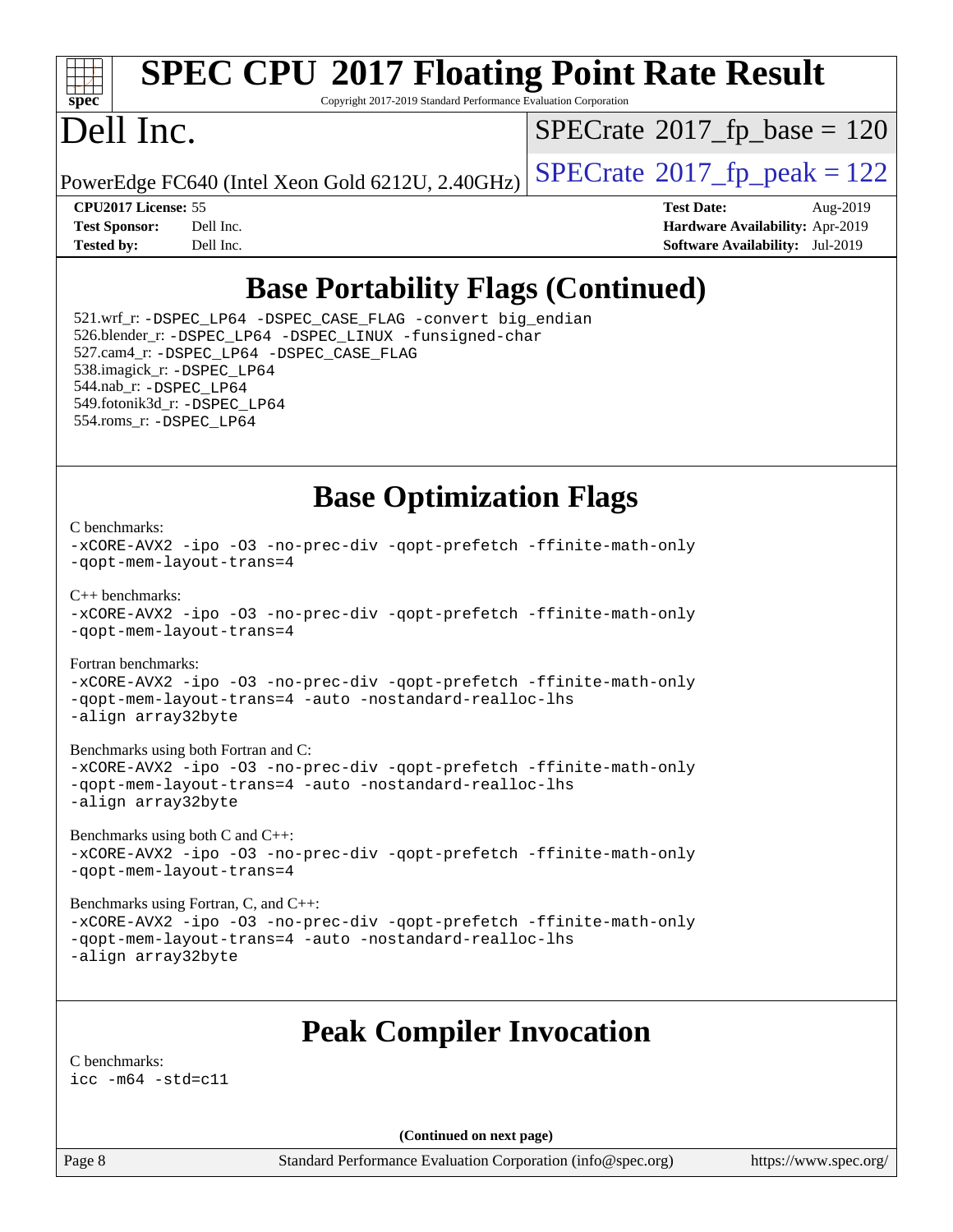| <b>SPEC CPU®2017 Floating Point Rate Result</b><br>spec <sup>®</sup><br>Copyright 2017-2019 Standard Performance Evaluation Corporation |                                            |  |  |  |
|-----------------------------------------------------------------------------------------------------------------------------------------|--------------------------------------------|--|--|--|
| Dell Inc.                                                                                                                               | $SPECrate^{\circ}2017_fp\_base = 120$      |  |  |  |
| PowerEdge FC640 (Intel Xeon Gold 6212U, 2.40GHz)                                                                                        | $SPECTate$ <sup>®</sup> 2017_fp_peak = 122 |  |  |  |
| CPU2017 License: 55                                                                                                                     | <b>Test Date:</b><br>Aug-2019              |  |  |  |
| <b>Test Sponsor:</b><br>Dell Inc.                                                                                                       | Hardware Availability: Apr-2019            |  |  |  |
| <b>Tested by:</b><br>Dell Inc.                                                                                                          | <b>Software Availability:</b> Jul-2019     |  |  |  |
| <b>Peak Compiler Invocation (Continued)</b><br>$C_{++}$ benchmarks:<br>$icpc$ $-m64$                                                    |                                            |  |  |  |
| Fortran benchmarks:<br>$ifort$ $-m64$                                                                                                   |                                            |  |  |  |
| Benchmarks using both Fortran and C:<br>ifort -m64 icc -m64 -std=c11                                                                    |                                            |  |  |  |

[Benchmarks using both C and C++](http://www.spec.org/auto/cpu2017/Docs/result-fields.html#BenchmarksusingbothCandCXX): [icpc -m64](http://www.spec.org/cpu2017/results/res2019q3/cpu2017-20190819-16942.flags.html#user_CC_CXXpeak_intel_icpc_64bit_4ecb2543ae3f1412ef961e0650ca070fec7b7afdcd6ed48761b84423119d1bf6bdf5cad15b44d48e7256388bc77273b966e5eb805aefd121eb22e9299b2ec9d9) [icc -m64 -std=c11](http://www.spec.org/cpu2017/results/res2019q3/cpu2017-20190819-16942.flags.html#user_CC_CXXpeak_intel_icc_64bit_c11_33ee0cdaae7deeeab2a9725423ba97205ce30f63b9926c2519791662299b76a0318f32ddfffdc46587804de3178b4f9328c46fa7c2b0cd779d7a61945c91cd35)

[Benchmarks using Fortran, C, and C++:](http://www.spec.org/auto/cpu2017/Docs/result-fields.html#BenchmarksusingFortranCandCXX) [icpc -m64](http://www.spec.org/cpu2017/results/res2019q3/cpu2017-20190819-16942.flags.html#user_CC_CXX_FCpeak_intel_icpc_64bit_4ecb2543ae3f1412ef961e0650ca070fec7b7afdcd6ed48761b84423119d1bf6bdf5cad15b44d48e7256388bc77273b966e5eb805aefd121eb22e9299b2ec9d9) [icc -m64 -std=c11](http://www.spec.org/cpu2017/results/res2019q3/cpu2017-20190819-16942.flags.html#user_CC_CXX_FCpeak_intel_icc_64bit_c11_33ee0cdaae7deeeab2a9725423ba97205ce30f63b9926c2519791662299b76a0318f32ddfffdc46587804de3178b4f9328c46fa7c2b0cd779d7a61945c91cd35) [ifort -m64](http://www.spec.org/cpu2017/results/res2019q3/cpu2017-20190819-16942.flags.html#user_CC_CXX_FCpeak_intel_ifort_64bit_24f2bb282fbaeffd6157abe4f878425411749daecae9a33200eee2bee2fe76f3b89351d69a8130dd5949958ce389cf37ff59a95e7a40d588e8d3a57e0c3fd751)

#### **[Peak Portability Flags](http://www.spec.org/auto/cpu2017/Docs/result-fields.html#PeakPortabilityFlags)**

Same as Base Portability Flags

#### **[Peak Optimization Flags](http://www.spec.org/auto/cpu2017/Docs/result-fields.html#PeakOptimizationFlags)**

[C benchmarks](http://www.spec.org/auto/cpu2017/Docs/result-fields.html#Cbenchmarks):

```
519.-prof-gen-prof-use-ipo-xCORE-AVX2 -03
-no-prec-div -qopt-prefetch -ffinite-math-only
-qopt-mem-layout-trans=4
 538.imagick_r: -xCORE-AVX2 -ipo -O3 -no-prec-div -qopt-prefetch
-ffinite-math-only -qopt-mem-layout-trans=4
 544.nab_r: Same as 538.imagick_r
C++ benchmarks: 
 508.namd_r: -prof-gen(pass 1) -prof-use(pass 2) -ipo -xCORE-AVX2 -O3
-no-prec-div -qopt-prefetch -ffinite-math-only
-qopt-mem-layout-trans=4
 510.parest_r: -xCORE-AVX2 -ipo -O3 -no-prec-div -qopt-prefetch
-ffinite-math-only -qopt-mem-layout-trans=4
```
**(Continued on next page)**

Page 9 Standard Performance Evaluation Corporation [\(info@spec.org\)](mailto:info@spec.org) <https://www.spec.org/>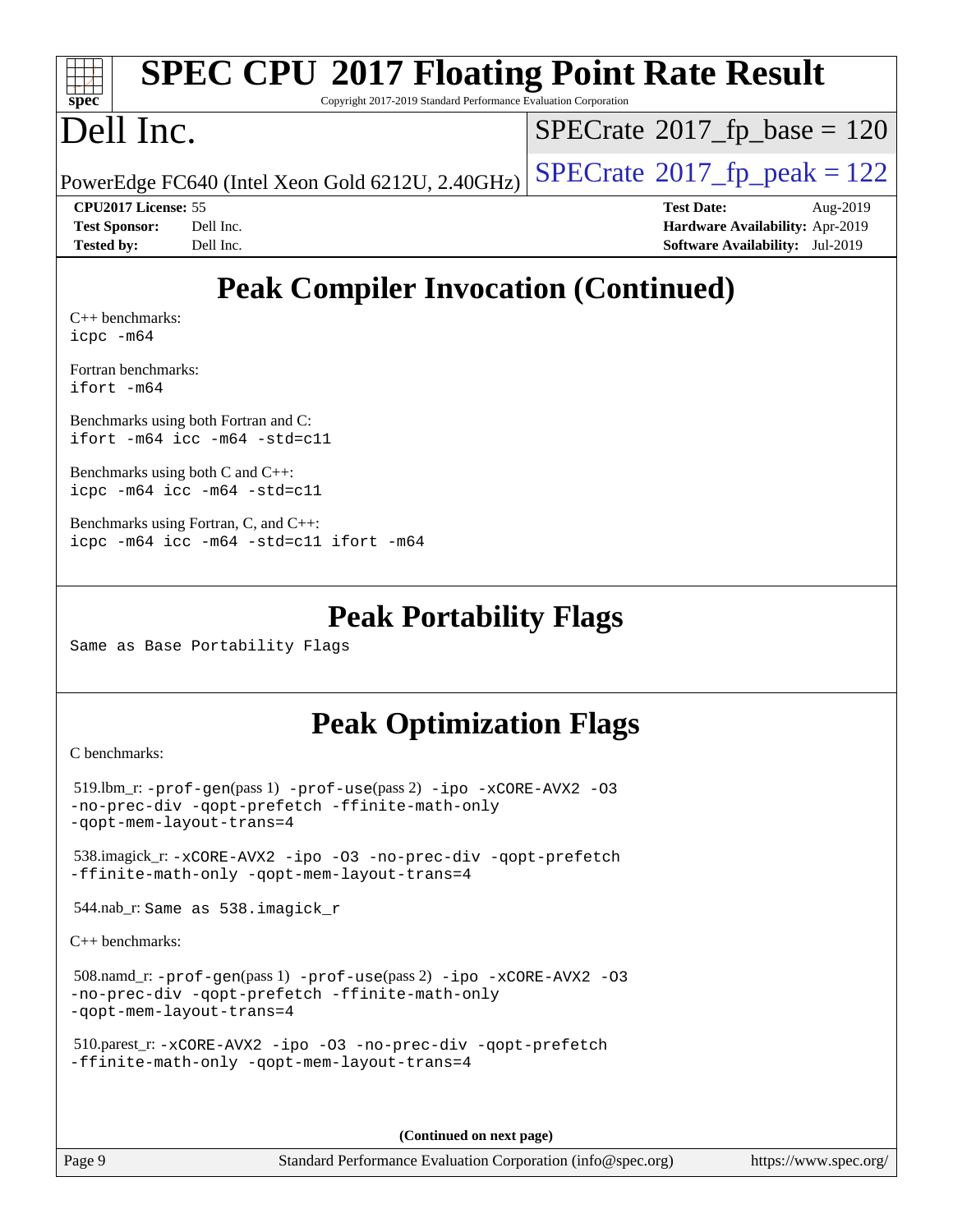| <b>SPEC CPU®2017 Floating Point Rate Result</b><br>Copyright 2017-2019 Standard Performance Evaluation Corporation<br>spec                                                                                                                     |                                                                                                            |  |  |  |  |  |
|------------------------------------------------------------------------------------------------------------------------------------------------------------------------------------------------------------------------------------------------|------------------------------------------------------------------------------------------------------------|--|--|--|--|--|
| Dell Inc.                                                                                                                                                                                                                                      | $SPECrate^{\circ}2017$ fp base = 120                                                                       |  |  |  |  |  |
| PowerEdge FC640 (Intel Xeon Gold 6212U, 2.40GHz)                                                                                                                                                                                               | $SPECTate@2017fr peak = 122$                                                                               |  |  |  |  |  |
| CPU2017 License: 55<br>Dell Inc.<br><b>Test Sponsor:</b><br>Dell Inc.<br><b>Tested by:</b>                                                                                                                                                     | <b>Test Date:</b><br>Aug-2019<br>Hardware Availability: Apr-2019<br><b>Software Availability:</b> Jul-2019 |  |  |  |  |  |
| <b>Peak Optimization Flags (Continued)</b>                                                                                                                                                                                                     |                                                                                                            |  |  |  |  |  |
| Fortran benchmarks:                                                                                                                                                                                                                            |                                                                                                            |  |  |  |  |  |
| 503.bwaves_r: -xCORE-AVX2 -ipo -03 -no-prec-div -qopt-prefetch<br>-ffinite-math-only -qopt-mem-layout-trans=4 -auto<br>-nostandard-realloc-lhs -align array32byte                                                                              |                                                                                                            |  |  |  |  |  |
| 549.fotonik3d_r: Same as 503.bwaves_r                                                                                                                                                                                                          |                                                                                                            |  |  |  |  |  |
| $554$ .roms_r: -prof-gen(pass 1) -prof-use(pass 2) -ipo -xCORE-AVX2 -03<br>-no-prec-div -qopt-prefetch -ffinite-math-only<br>-gopt-mem-layout-trans=4 -auto -nostandard-realloc-lhs<br>-align array32byte                                      |                                                                                                            |  |  |  |  |  |
| Benchmarks using both Fortran and C:<br>-prof-gen(pass 1) -prof-use(pass 2) -ipo -xCORE-AVX2 -03<br>-no-prec-div -qopt-prefetch -ffinite-math-only<br>-qopt-mem-layout-trans=4 -auto -nostandard-realloc-lhs<br>-align array32byte             |                                                                                                            |  |  |  |  |  |
| Benchmarks using both C and C++:                                                                                                                                                                                                               |                                                                                                            |  |  |  |  |  |
| -no-prec-div -qopt-prefetch -ffinite-math-only<br>-qopt-mem-layout-trans=4                                                                                                                                                                     | $511.1$ povray_r: -prof-gen(pass 1) -prof-use(pass 2) -ipo -xCORE-AVX2 -03                                 |  |  |  |  |  |
| 526.blender_r:-xCORE-AVX2 -ipo -03 -no-prec-div -qopt-prefetch<br>-ffinite-math-only -qopt-mem-layout-trans=4                                                                                                                                  |                                                                                                            |  |  |  |  |  |
| Benchmarks using Fortran, C, and C++:<br>-xCORE-AVX2 -ipo -03 -no-prec-div -qopt-prefetch -ffinite-math-only<br>-qopt-mem-layout-trans=4 -auto -nostandard-realloc-lhs<br>-align array32byte                                                   |                                                                                                            |  |  |  |  |  |
| The flags files that were used to format this result can be browsed at<br>http://www.spec.org/cpu2017/flags/Intel-ic19.0ul-official-linux64.2019-07-09.html<br>http://www.spec.org/cpu2017/flags/Dell-Platform-Flags-PowerEdge14G-revE3.html   |                                                                                                            |  |  |  |  |  |
| You can also download the XML flags sources by saving the following links:<br>http://www.spec.org/cpu2017/flags/Intel-ic19.0ul-official-linux64.2019-07-09.xml<br>http://www.spec.org/cpu2017/flags/Dell-Platform-Flags-PowerEdge14G-revE3.xml |                                                                                                            |  |  |  |  |  |